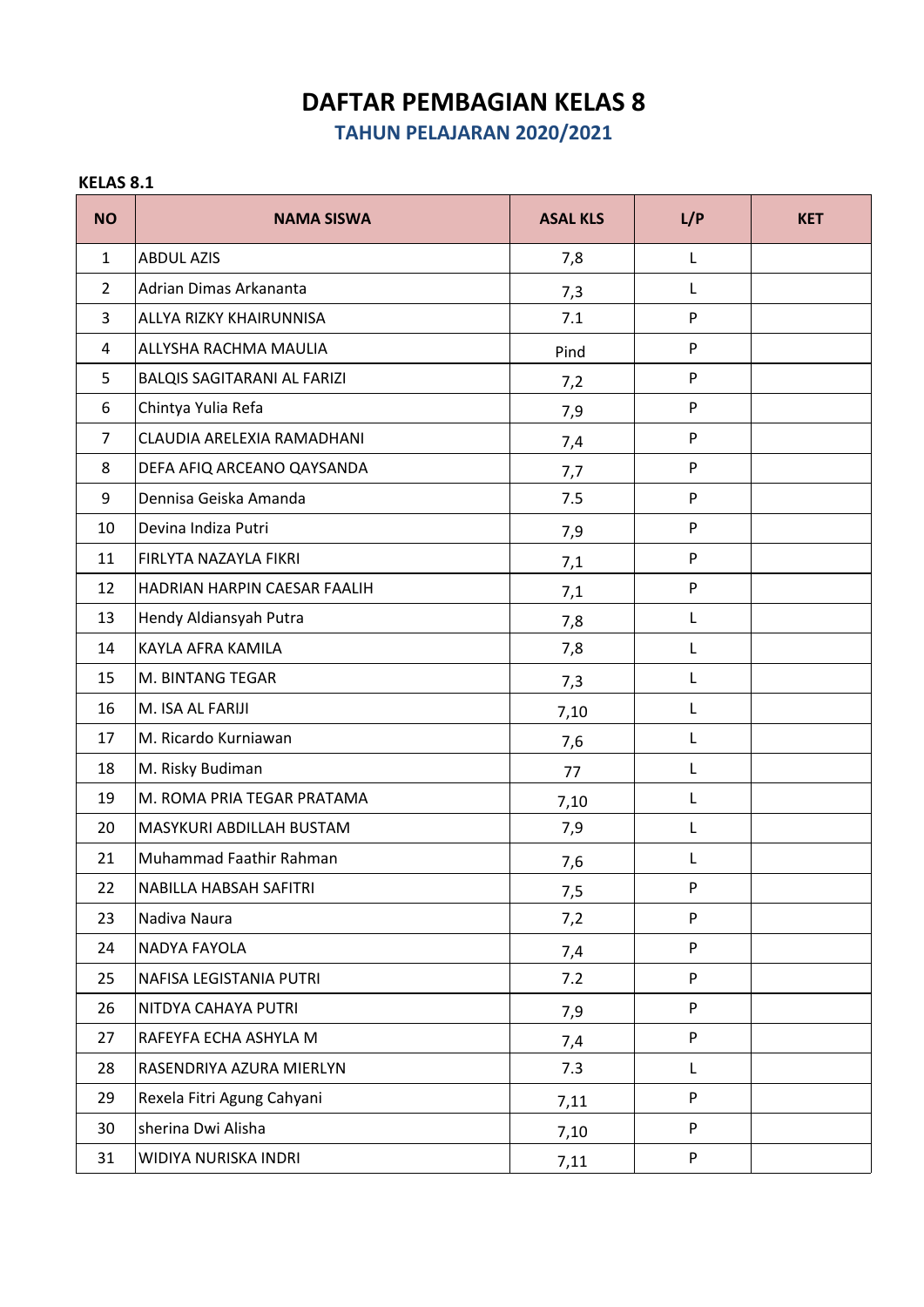**TAHUN PELAJARAN 2020/2021**

| <b>NO</b>      | <b>NAMA SISWA</b>             | <b>ASAL KLS</b> | L/P | <b>KET</b> |
|----------------|-------------------------------|-----------------|-----|------------|
| $\mathbf{1}$   | ADIBA KANZA AZZAHRA           | 7,1             | P   |            |
| $\overline{2}$ | Andika naya prasetya          | 7,5             | L   |            |
| 3              | AZIEL LAUDZAI GASPARUS        | 7,4             | L   |            |
| 4              | Bayu Bina Saputra             | 7,4             | L   |            |
| 5              | <b>CALLISTA RAMADHANI</b>     | 7,8             | P   |            |
| 6              | CHANTIKA ANNABELA IVANSYA     | 7,3             | P   |            |
| $\overline{7}$ | CHELSEA KEYLA SALSABILA       | 7,6             | P   |            |
| 8              | CITA BUNGA CANESYA            | 7,11            | P   |            |
| 9              | DAFFA YUNVI GUTAMA. H. S      | 7,2             | L   |            |
| 10             | Dhenaya Sevy Putriandi        | 7,6             | P   |            |
| 11             | DINDA AYU ELIA ROSA           | 7,2             | P   |            |
| 12             | <b>FADHIL AL-FAIZ</b>         | 7,9             | L   |            |
| 13             | <b>FAISAL FIKRI</b>           | 7,10            | L   |            |
| 14             | <b>FARRAND ADYATMA</b>        | 7,3             | L   |            |
| 15             | <b>FAUSTA AISYI TSUROYA</b>   | 7,8             | P   |            |
| 16             | FIRDANIANSYAH                 | 7,9             | L   |            |
| 17             | Giftra Albin Kazaky           | 7.3             | L   |            |
| 18             | <b>HIBBAN MAULAA</b>          | 7,5             | L   |            |
| 19             | HURRIYAH MAHFUZHAH            | 7,10            | P   |            |
| 20             | JUSTIN PARLINDUNGAN PASARIBU  | 7.7             | P   |            |
| 21             | Keyla Azahra                  | 7,2             | P   |            |
| 22             | KOMANG APKESYA PRIZY MALIANTO | 7,4             | P   |            |
| 23             | M. Miftah Auliya Syarif       | 7.11            | P   |            |
| 24             | MARSHA PUTRI PRATAMA          | 7.7             | P   |            |
| 25             | MEDINA VALENTARA KHAN         | 7,11            | P   |            |
| 26             | MUHAMMAD SALDI WAKIYAH        | 7,9             | L   |            |
| 27             | NABIL ADEKIA ISLAMI           | 7,6             | L   |            |
| 28             | NATHANIA AISYAH SALSABILA     | 7,1             | P   |            |
| 29             | Selvya Mareta Ratu Ayu        | 7,5             | P   |            |
| 30             | <b>SRI RAHAYU</b>             | 77              | P   |            |
| 31             | Tedy Alfiandra                | 7,1             | L   |            |
| 32             | VIOLA ALZENA                  | 7,8             | P   |            |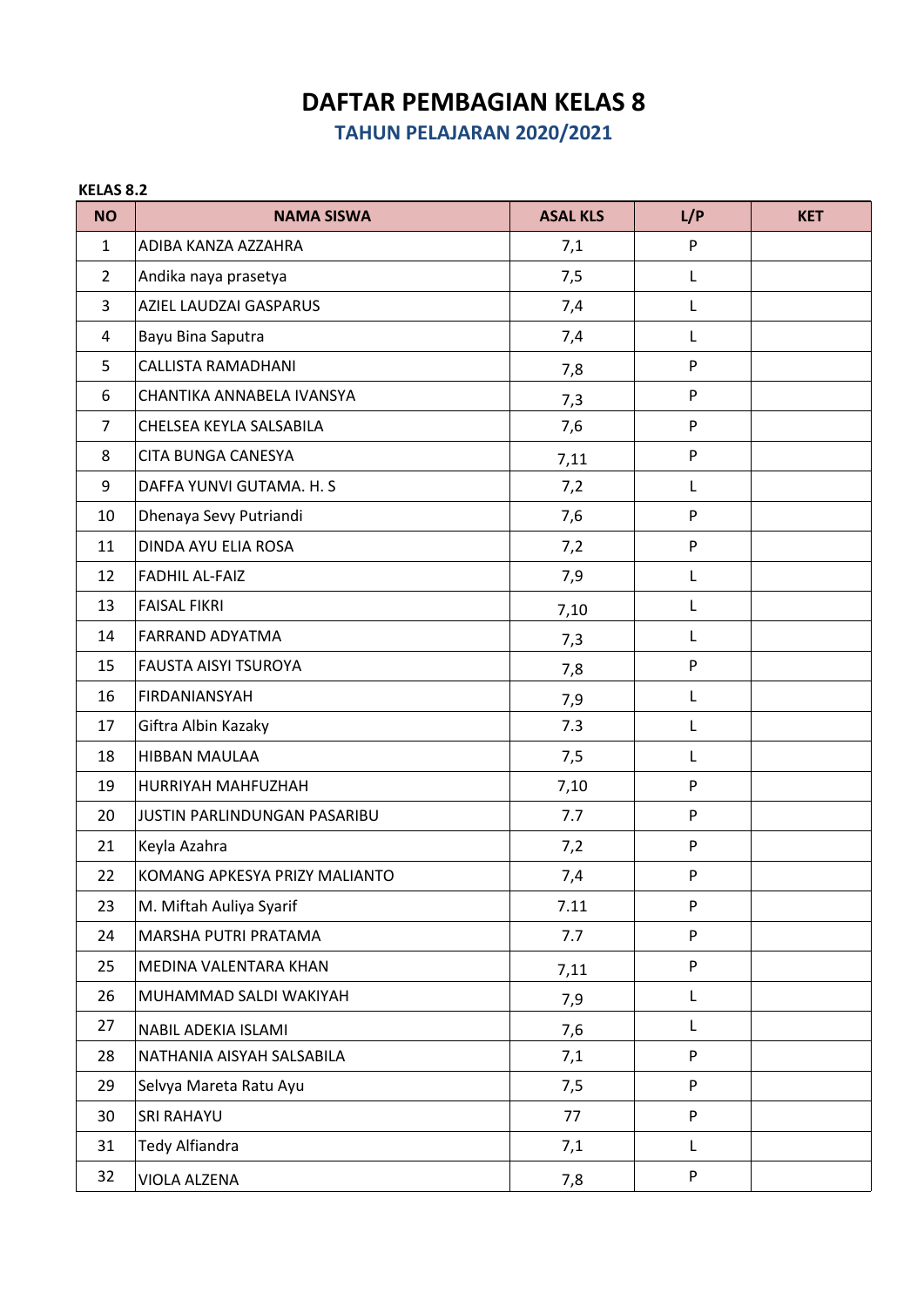**TAHUN PELAJARAN 2020/2021**

| <b>NO</b>      | <b>NAMA SISWA</b>             | <b>ASAL KLS</b> | L/P | <b>KET</b> |
|----------------|-------------------------------|-----------------|-----|------------|
| $\mathbf{1}$   | ALVINA SALSABILA PUTRI        | 7,1             | P   |            |
| $\overline{2}$ | ANANDA SALMA NAURANY          | 7,3             | P   |            |
| 3              | BERVIN FEODERICK SURYANINGRAT | 7,3             | L   |            |
| 4              | <b>DENNIS SETIAWAN</b>        | 7,1             | L   |            |
| 5              | DERRYZIA ALDANILOVA           | 7,11            | P   |            |
| 6              | FIZRIA ARDELYTA SHEFIRA       | 7,5             | P   |            |
| $\overline{7}$ | <b>HESTY DIANA</b>            | 7,9             | P   |            |
| 8              | I GEDE GASCA DAIVANDRA        | 7,6             | L   |            |
| 9              | <b>ILFIRA SAUZAN</b>          | 7,9             | P   |            |
| 10             | KIAN ABHINAYA PRATAMA         | 7,8             | L   |            |
| 11             | M. SYAHRUL RAMADHAN           | 7,1             | L   |            |
| 12             | MUHAMMAD ADRIAN RESHA         | 7,11            | L   |            |
| 13             | MUHAMMAD BILAL MINAVI         | 7,2             | L   |            |
| 14             | MUHAMMAD IQBAL FAHRI          | 7,6             | L   |            |
| 15             | MUHAMMAD RAFLI RADITYA        | 7,4             | L.  |            |
| 16             | MUHAMMAD REZA HERLAMBANG      | 7,11            | L   |            |
| 17             | MUHAMMAD RIVALDI DRIA. W      | 7,6             | L   |            |
| 18             | NADIA SYAFIALLYAH RIANNISA    | 7,4             | P   |            |
| 19             | NADIEN PUTRI AMIRA            | 7,2             | P   |            |
| 20             | NAJLA AQILAH KHANSA           | 7,8             | P   |            |
| 21             | NAYLA HERTIYANA               | 7,7             | P   |            |
| 22             | PAUZIA MOZA                   | 7,10            | P   |            |
| 23             | RABBIATUL ADAWIYAH            | 7,8             | P   |            |
| 24             | <b>REIVAN SIGLI</b>           | 7,9             | L   |            |
| 25             | RIZKI OKTAFIANSYAH            | 7,5             | L   |            |
| 26             | SALISYA KHAIRIA ZHAFIRA       | 7,1             | P   |            |
| 27             | SALSABILA DIAH RAMADHANI      | 7,4             | P   |            |
| 28             | SISKA AMELIA PUTRI            | 7,5             | P   |            |
| 29             | SYAHDILLA FITRI VANIA         | 7,7             | P   |            |
| 30             | THIARA AZKIA KHANSA           | 7,2             | P   |            |
| 31             | <b>TIARA ANDINI</b>           | 7,7             | P   |            |
| 32             | YOGA FIKI PRASETYA            | 7,3             | L   |            |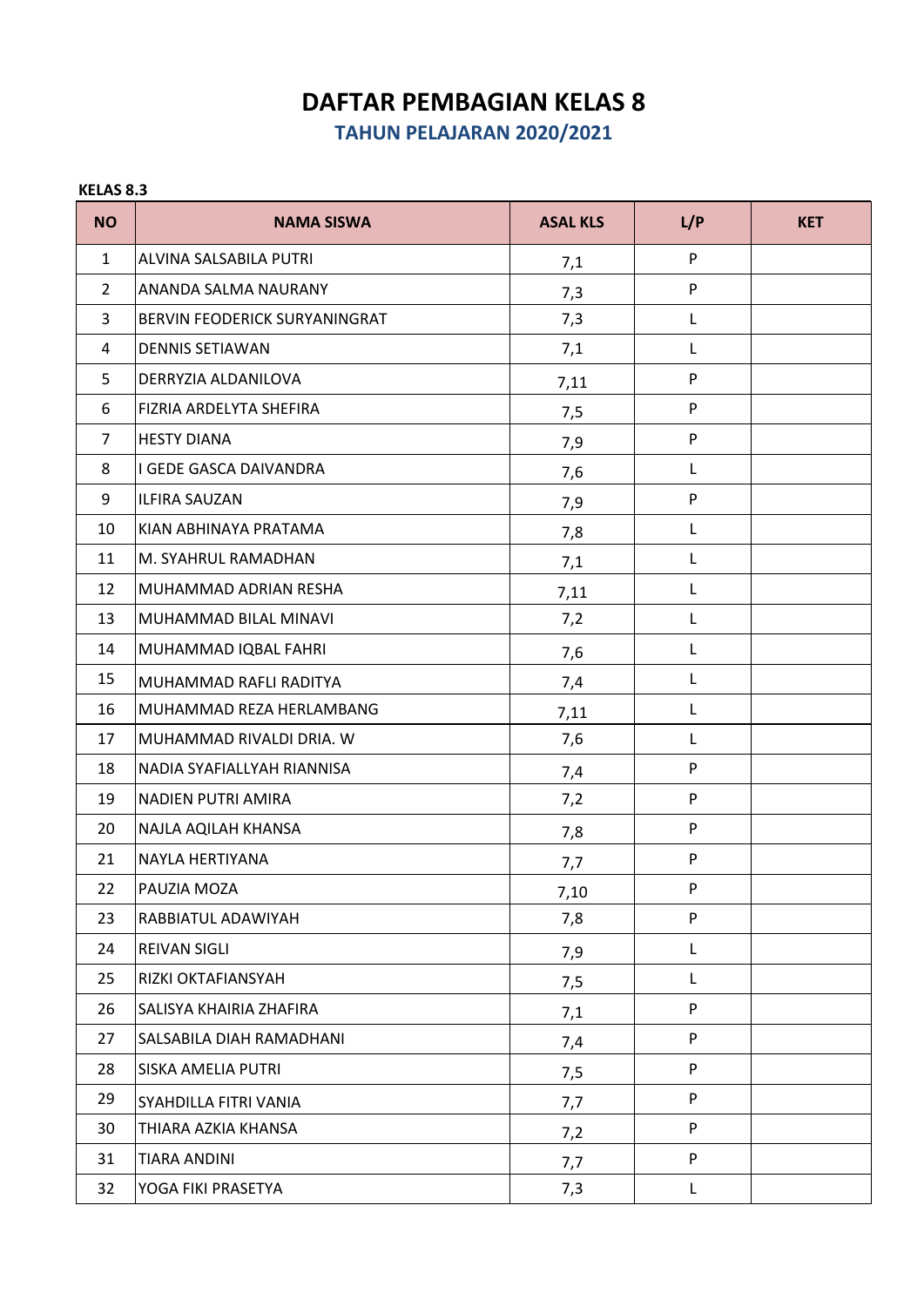**TAHUN PELAJARAN 2020/2021**

| <b>NO</b>      | <b>NAMA SISWA</b>              | <b>ASAL KLS</b> | L/P | <b>KET</b> |
|----------------|--------------------------------|-----------------|-----|------------|
| 1              | <b>AHMAD FARRIEL INDRAWAN</b>  | 7,7             | L   |            |
| $\overline{2}$ | AMELSYAH PTRI SOBA             | 7,11            | P   |            |
| 3              | ANANDA MUTIARA ASIKHA          | 7,7             | P   |            |
| 4              | ATHAYA KAYLA TIARA RIZKI       | 7,10            | P   |            |
| 5              | CHELSEA OLIVIA                 | 7,1             | P   |            |
| 6              | DAFA ARSYAH TARUNA JAYA        | 7,4             | L   |            |
| $\overline{7}$ | <b>ESHA PRADITA RAMADHANI</b>  | 7,6             | P   |            |
| 8              | <b>FILLA ZAKILA</b>            | 7,9             | P   |            |
| 9              | <b>GELSI FAIHA HAKIM</b>       | 7,5             | P   |            |
| 10             | <b>GRACE ANGELOVA PAKPAHAN</b> | 7,1             | P   |            |
| 11             | KAYLA APTA NAURA               | 7,2             | P   |            |
| 12             | <b>KAYLA NAFISHA</b>           | 7,3             | P   |            |
| 13             | KEVIN NARENDRA BRAMANTYA       | 7,5             | L   |            |
| 14             | KHOIRUNNISA FEBRIANTI          | 7,7             | P   |            |
| 15             | M. DAFFA MAGKU NEGARA          | 7,5             | L   |            |
| 16             | MUHAMMAD ALIF AKBAR            | 7,3             | L   |            |
| 17             | MUHAMMAD FARREL RAFI. A        | 7,6             | L   |            |
| 18             | MUHAMMAD YUSUF ADITYA          | 7,8             | L   |            |
| 19             | NADHILLAH RAMADHANI            | 7,8             | P   |            |
| 20             | NARIZA SALSABILA               | 7,9             | P   |            |
| 21             | NIKEN VENA AS-SYIFA            | 7,2             | P   |            |
| 22             | PUTRI RAMADHANI                | 7,10            | P   |            |
| 23             | RAHAYU MEYLANI RITONGA         | 7,2             | P   |            |
| 24             | RAMA KAMANDAKA                 | 7,6             | L   |            |
| 25             | RASHA FITRIA ALAM              | 7,7             | P   |            |
| 26             | RHEYADH JHINAN MUSHAFA         | 7,8             | L   |            |
| 27             | <b>ROMILIAN ARIF</b>           | 7,3             | L   |            |
| 28             | SALWA LUTFHIA SAFFANAH         | 7,1             | P   |            |
| 29             | <b>SHEEREN AMANDA</b>          | 7,11            | P   |            |
| 30             | SIFA AZZAHRA FEBRIANTI         | 7,10            | P   |            |
| 31             | TAZKIA AZZIZA MEIDI            | 7,4             | P   |            |
| 32             | WIDO ARI WAGINDRA              | 7,4             | L   |            |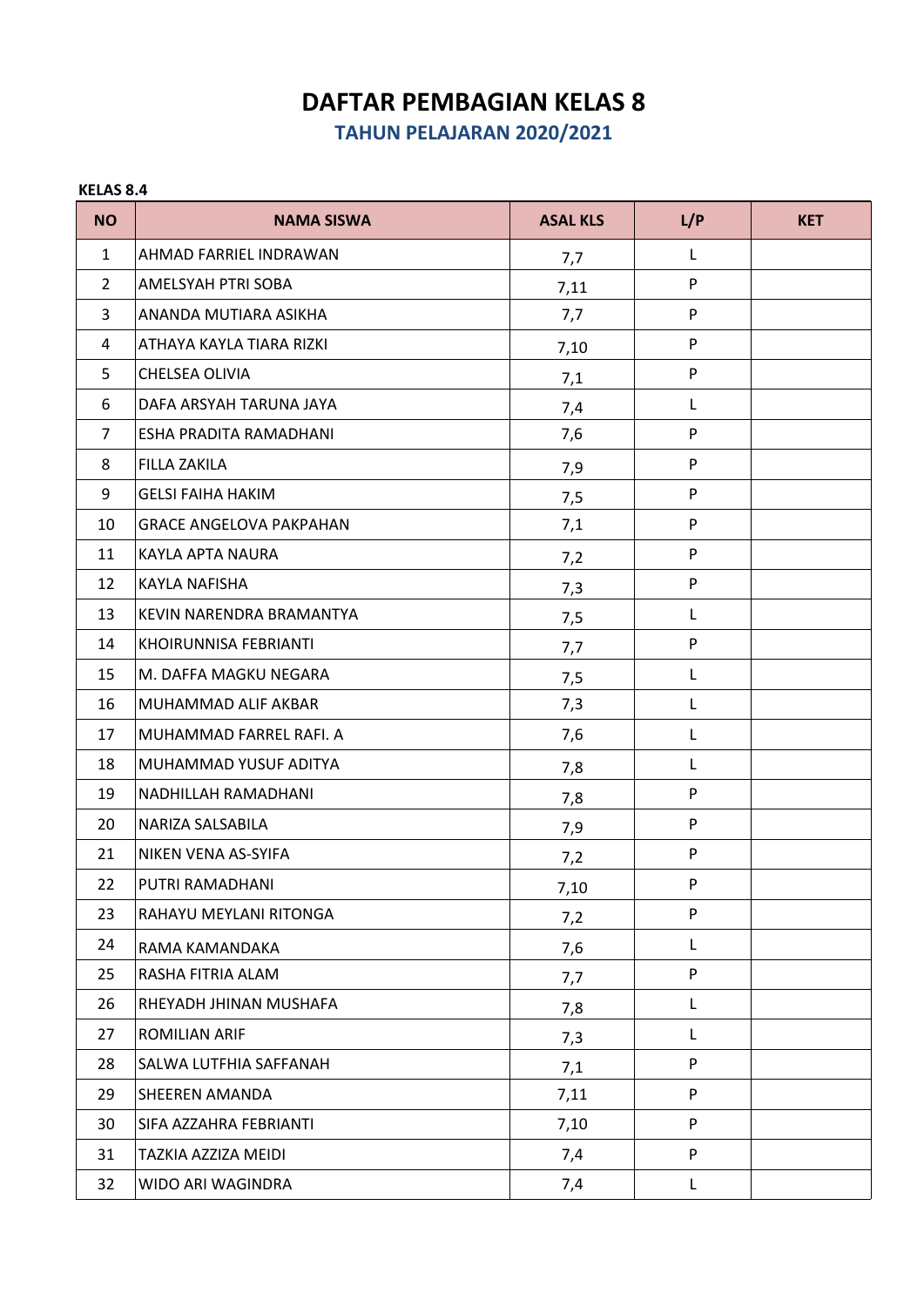**TAHUN PELAJARAN 2020/2021**

| <b>NO</b>      | <b>NAMA SISWA</b>                | <b>ASAL KLS</b> | L/P | <b>KET</b> |
|----------------|----------------------------------|-----------------|-----|------------|
| $\mathbf{1}$   | <b>ALDI ROMA DIANSYAH</b>        | 7,7             | L   |            |
| $\overline{2}$ | ALIYA URZUWANA KESUMA            | 7,5             | P   |            |
| 3              | ALYA KUSUMA WARDANI              | 7,7             | P   |            |
| 4              | <b>ALYA ROJWA BACSIN</b>         | 7,3             | P   |            |
| 5              | AQEELA MULLEY BARA SAKTI         | 7,2             | P   |            |
| 6              | <b>CALISTA SALSABILA</b>         | 7,5             | P   |            |
| $\overline{7}$ | CHACHA ARTIKA HIDAYAT            | 7,3             | P   |            |
| 8              | <b>CHRISTANTI RUTH RAVIOLA</b>   | 7,2             | P   |            |
| 9              | DEVA ZUSMA TANEKO                | 7,1             | P   |            |
| 10             | <b>DHAFI RASELO</b>              | 7,6             | L   |            |
| 11             | <b>FAREL FAQIH ARZETA</b>        | 7,5             | L   |            |
| 12             | <b>GALUH MARLIKA JAYATRI</b>     | 7,8             | P   |            |
| 13             | <b>GENTA RABBANI</b>             | 7,6             | L   |            |
| 14             | <b>GHINANTYA NUR ICHSAN</b>      | 7,4             | P   |            |
| 15             | <b>IKBAR FAKHREZI ISMADILLAH</b> | 7,1             | L   |            |
| 16             | <b>JAZIRA SALSABILA</b>          | 7,4             | P   |            |
| 17             | <b>JOVAN BERLIAN</b>             | 7,11            | L   |            |
| 18             | <b>JOVELIA VELISKA</b>           | 7,8             | P   |            |
| 19             | <b>KEISHA SALSABILA H</b>        | 7,8             | P   |            |
| 20             | M. GUSTIARIF INDRA KESUMA        | 7,9             | L   |            |
| 21             | M. YAAFI IRSYAAD EFFENDI         | 7,11            | L   |            |
| 22             | MUHAMMAD AFFAN ALKAUSAR          | 7,4             | L   |            |
| 23             | MUHAMMAD FARREL RAZIKA           | 7,3             | L   |            |
| 24             | MUHAMMAD SIRAJ QOLBI             | 7,10            | P   |            |
| 25             | <b>NILAWATI</b>                  | 7,9             | P   |            |
| 26             | RAINA BELVA AULIA                | 7,1             | P   |            |
| 27             | RASHA TARUNA GUMAY               | 7,11            | L   |            |
| 28             | REIVAN BIRLIANSYAH               | 7,7             | L   |            |
| 29             | RESTU WAHID AL HAFIDZ            | 7,2             | L   |            |
| 30             | RIFKI KURNIAWAN CHANIAGO         | 7,6             | L   |            |
| 31             | YASMIN AZ ZAHRA                  | 7,9             | P   |            |
| 32             | <b>ZULFA NURULAINI</b>           | 7,1             | P   |            |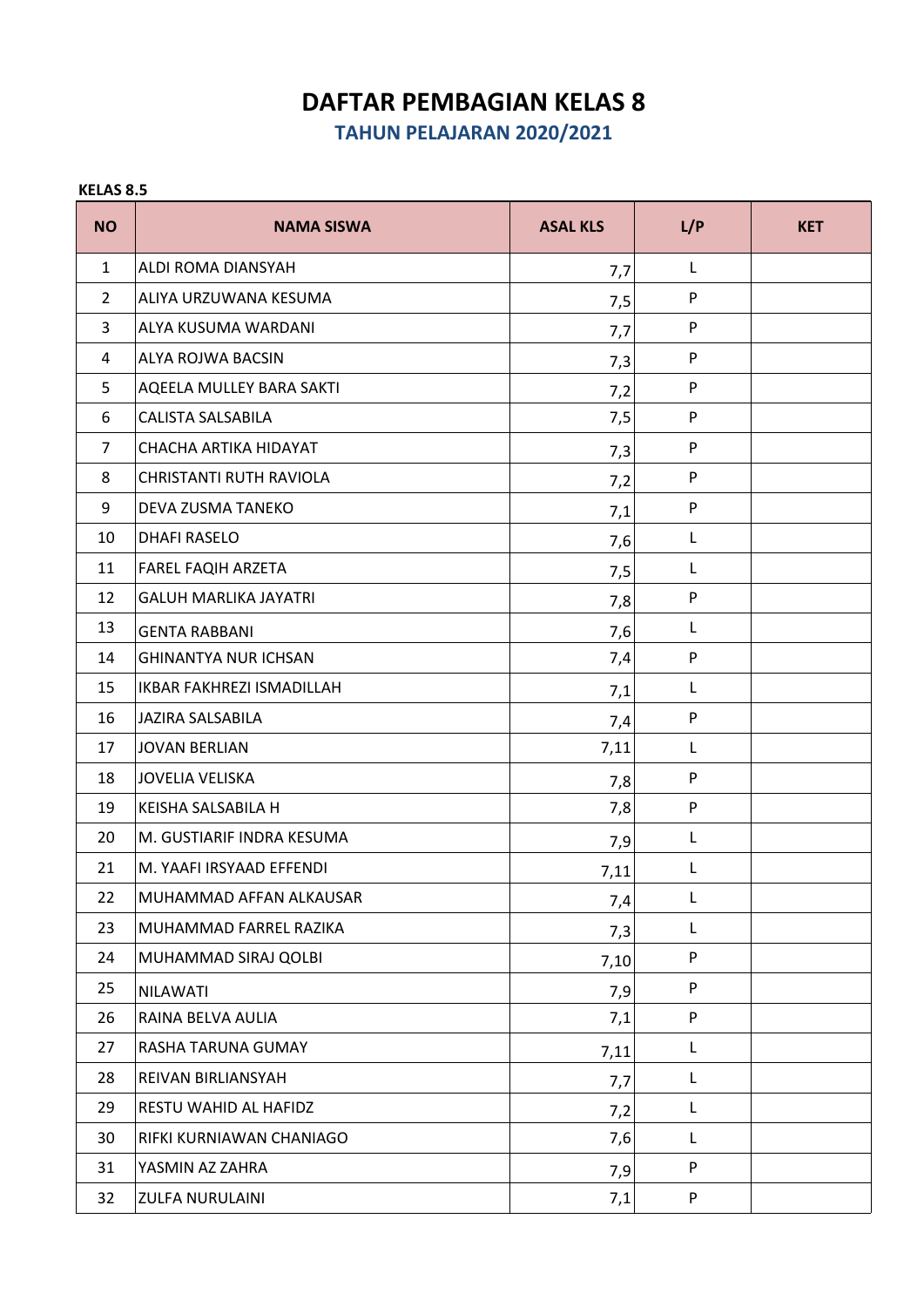**TAHUN PELAJARAN 2020/2021**

| <b>NO</b>      | <b>NAMA SISWA</b>             | <b>ASAL KLS</b> | L/P | <b>KET</b> |
|----------------|-------------------------------|-----------------|-----|------------|
| $\mathbf{1}$   | <b>AHMAD WILDAN</b>           | 7,1             | L   |            |
| $\overline{2}$ | <b>ALYSHA ARMAND</b>          | 7,5             | P   |            |
| $\overline{3}$ | ANDARA ASHADAMA               | 7,1             | L   |            |
| 4              | AZIZA FARRAH SYAKIRA          | 7,9             | P   |            |
| 5              | <b>BIMO WIRAYUDHA, S</b>      | 7,6             | L   |            |
| 6              | <b>BUNGA ADELIA SYAHFITRI</b> | 7,11            | P   |            |
| $\overline{7}$ | DAVINA KANIA ANANDA           | 7,7             | P   |            |
| 8              | DZAKY FARREL PRATAMA          | 7,6             | L   |            |
| 9              | <b>FARIZ FAUZI</b>            | 7,2             | L   |            |
| 10             | <b>FIORA CALLISTA</b>         | 7,3             | P   |            |
| 11             | <b>INTAN AZ-ZAHRA</b>         | 7,7             | L   |            |
| 12             | M. HABIL ARSALAN              | 7,8             | L   |            |
| 13             | MANGARAJA NAUFAL AZIZ         | 7,6             | L   |            |
| 14             | MUHAMMAD DZAKI SAPUTRA        | 7,1             | L   |            |
| 15             | MUHAMMAD FATIH ARRSYD         | 7,8             | L   |            |
| 16             | MUHAMMAD HAFIS FADILLAH       | 7,2             | L   |            |
| 17             | MUHAMMAD NIZAR                | 7,5             | L   |            |
| 18             | <b>NAILA ANSARIA</b>          | 7,2             | P   |            |
| 19             | NAJLA NUR AFIFAH HS           | 7,5             | P   |            |
| 20             | NAJWA AURELIANISA BILQIS      | 7.4             | P   |            |
| 21             | <b>NARISKA THIFALI PUTRI</b>  | 7,3             |     |            |
| 22             | <b>NAURA THIFELI PUTRI</b>    | 7,9             | P   |            |
| 23             | NEYSA HAWRA LABIQO            | 7,4             | P   |            |
| 24             | <b>OKTARA PUTRI ALIZA</b>     | 7,11            | P   |            |
| 25             | PILIGO ARGA GAYONI            | 7,1             | P   |            |
| 26             | RATU ARSY KANAYA. S           | 7,7             | P   |            |
| 27             | RIDANU PASCAL UBAIDY          | 7,8             | L   |            |
| 28             | SEVIRA NIKITA AYU             | 7,1             | P   |            |
| 29             | <b>SITI NUR ZAHRANI</b>       | 7,3             | P   |            |
| 30             | SULTHAN ACHMAD WICAKSONO      | 7,1             | L   |            |
| 31             | SYAHIRA NAILA AL-HUSNA        | 7,9             | P   |            |
| 32             | WINDY AL QIFANI               | 7,11            | P   |            |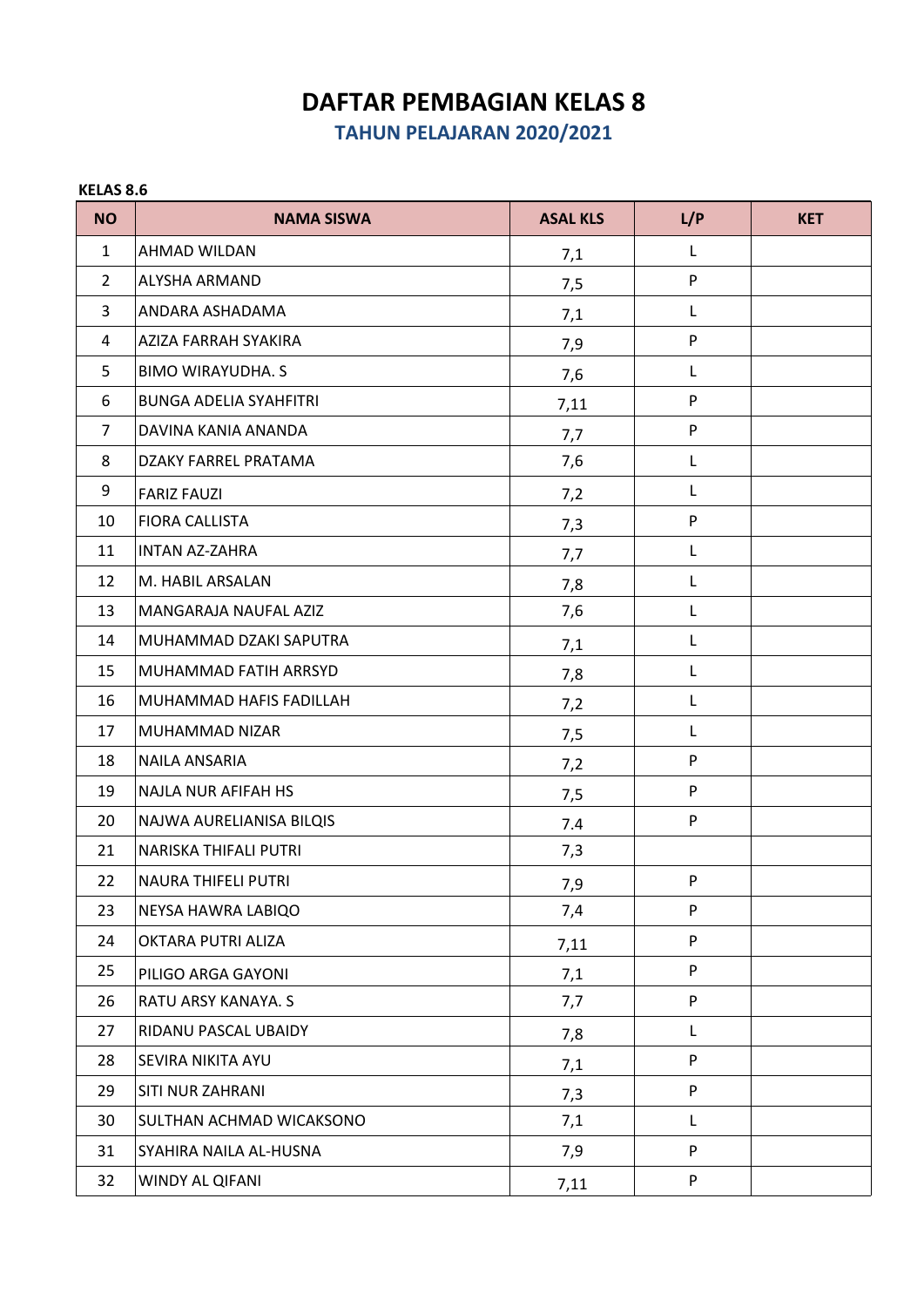**TAHUN PELAJARAN 2020/2021**

| <b>NO</b>      | <b>NAMA SISWA</b>           | <b>ASAL KLS</b> | L/P       | <b>KET</b> |
|----------------|-----------------------------|-----------------|-----------|------------|
| $\mathbf{1}$   | <b>ACHMAD RAIHANPRATAMA</b> | 7,8             | Г         |            |
| $\overline{2}$ | AHMAD FABIAN ACHSAN         | 7,1             | L         |            |
| 3              | ALFIA NURHASANAH.J          | 7,11            | P         |            |
| 4              | ANDINA WIRUM AMILIYA        | 7,8             | P         |            |
| 5              | ANDIRA PRAMESTI SUHARSONO   | 7,6             | P         |            |
| 6              | <b>AURA KEISHA LOVIRA</b>   | 7,6             | P         |            |
| $\overline{7}$ | <b>AYOMI CITRA DEWI</b>     | 7,9             | P         |            |
| 8              | CHELSEA AURELLIA SUSANTO    | 7,6             | P         |            |
| 9              | CHINARA DAVA AULIA          | 7,7             | P         |            |
| 10             | DAVINA FAUZIA MORESA        | 7,11            | P         |            |
| 11             | <b>DEANA GHEFIRA SOFA</b>   | 7,2             | P         |            |
| 12             | <b>FADILLA MAHA DEWI</b>    | 7,3             | P         |            |
| 13             | <b>FELISA CITRA LESTARI</b> | 7,5             | P         |            |
| 14             | <b>ILHAM JAELANI</b>        | 7,10            | L         |            |
| 15             | <b>KANJENG RATU BALQIS</b>  | 7,7             | P         |            |
| 16             | KEISHA NURIYA PARSA         | 7,1             | P         |            |
| 17             | KENZIE AHMAD BAYANAKA       | 7,3             | L         |            |
| 18             | LADHIYA AURA SETIA GUSTI    | 7,1             | P         |            |
| 19             | M FACHRI ALFARIDZI          | 7,7             | L         |            |
| 20             | M FARHAN RACHMAN            | 7,4             | L         |            |
| 21             | M RAHMAT FIRMANSYAH         | 7,8             | L         |            |
| 22             | MADE KSATRIA NINDRA.K       | 7,4             | L         |            |
| 23             | MALFALIYA CIARA ANNISA      | 7,2             | ${\sf P}$ |            |
| 24             | MELIN RAYSHA SALSABILA      | 7,4             | P         |            |
| 25             | MUHAMMAD JAKA SAPUTRA       | 7,10            | L         |            |
| 26             | NAYLA BINTANG ATHIYAFARAH   | 7,3             | P         |            |
| 27             | PANDU PRAMUDYA PRAWIRA      | 7,10            | L         |            |
| 28             | RAJA AGIVA WIJAYA           | 7,5             | L         |            |
| 29             | SAFIRA RAHMANIA GUSMARA     | 7,11            | P         |            |
| 30             | <b>VIVI INTANIA PUTRI</b>   | 7,9             | P         |            |
| 31             | WINTAMA DIMAS FIQIH         | 7,2             | L         |            |
| 32             | YIESHA AKIELA               | 7,5             | P         |            |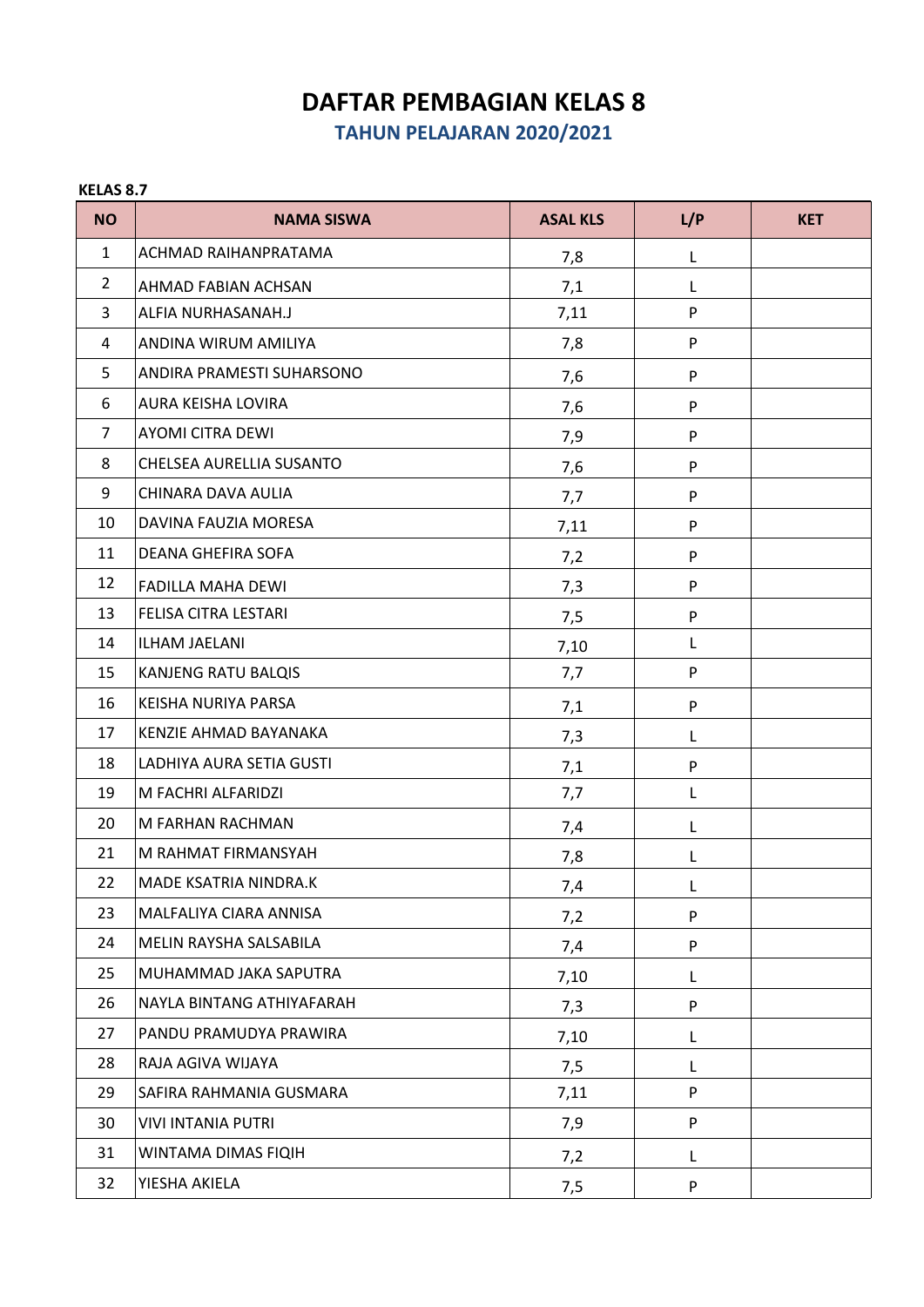**TAHUN PELAJARAN 2020/2021**

| <b>NO</b>      | <b>NAMA SISWA</b>              | <b>ASAL KLS</b> | L/P | <b>KET</b> |
|----------------|--------------------------------|-----------------|-----|------------|
| $\mathbf{1}$   | <b>AHMAD RIZKY SUBHANSYAH</b>  | 7,2             | L   |            |
| $\overline{2}$ | AL FAREL FERSIA NOOR           | 7,1             | L   |            |
| 3              | AL GUSTAV PUTRA WIJAYA         | 7,5             | L   |            |
| 4              | <b>ALLISYA AUREL PUTRI</b>     | 7,5             | P   |            |
| 5              | <b>APRILLIA AYU PRATIWI</b>    | 7,7             | P   |            |
| 6              | <b>ARGA KUSUMA</b>             | 7,8             | L   |            |
| $\overline{7}$ | <b>ASAVEVA AZZAHR A</b>        | 7,8             | P   |            |
| 8              | <b>AURELIA DAFINA SYARAFAH</b> | 7,1'0           | P   |            |
| 9              | <b>CARLENE ALIGUNAR. S</b>     | 7,9             | P   |            |
| 10             | <b>DENISA KEYSSA MAHARANI</b>  | 7,10            | P   |            |
| 11             | EDWIN RIDHO CAHAYA BUDI        | 7,1             | L   |            |
| 12             | <b>FATHAN HAKIM ISNAENI</b>    | 7,11            | L   |            |
| 13             | <b>GENDIS QUEENA LATIFA</b>    | 7,7             | P   |            |
| 14             | I CUT FRANSISKA PUTRI          | 7,2             | P   |            |
| 15             | KURNIA HABIBI SUANDI           | 7,1             | L   |            |
| 16             | <b>LESTI RESTARI</b>           | 7,6             | P   |            |
| 17             | M. FRESSI PRATAMA              | 7,11            | L   |            |
| 18             | M.GUNTUR DWI SAPUTRA           | 7,11            | L   |            |
| 19             | MUHAMAD KHAEDAR                | 7,3             | L   |            |
| 20             | MUHAMMAD RAFFI MAHESA P        | 7,4             | L   |            |
| 21             | MUHAMMAD RICO FERDIYAN         | 7.10            | L   |            |
| 22             | <b>NAFA RAHMA AULIA</b>        | 7,4             | P   |            |
| 23             | NAJWA KHALULA ATHAYA.L         | 7,3             | P   |            |
| 24             | <b>OCTAVIA DIAH SAFITRI</b>    | 7,5             | P   |            |
| 25             | PHIBIA ZAHRA BARDEN            | 7,6             | P   |            |
| 26             | RADITYA ALVINO WIDIANARKO      | 7,9             | L   |            |
| 27             | RATU ALUNA SASKI               | 7,8             | P   |            |
| 28             | RATU KUAMALA ROKHIMAH          | 7,3             | P   |            |
| 29             | RAYSSA ANTYA ZIVANA            | 7,9             | P   |            |
| 30             | RINJANI SITI CATHABELL         | 7,6             | P   |            |
| 31             | <b>VANESSA AMELIA</b>          | 7,9             | P   |            |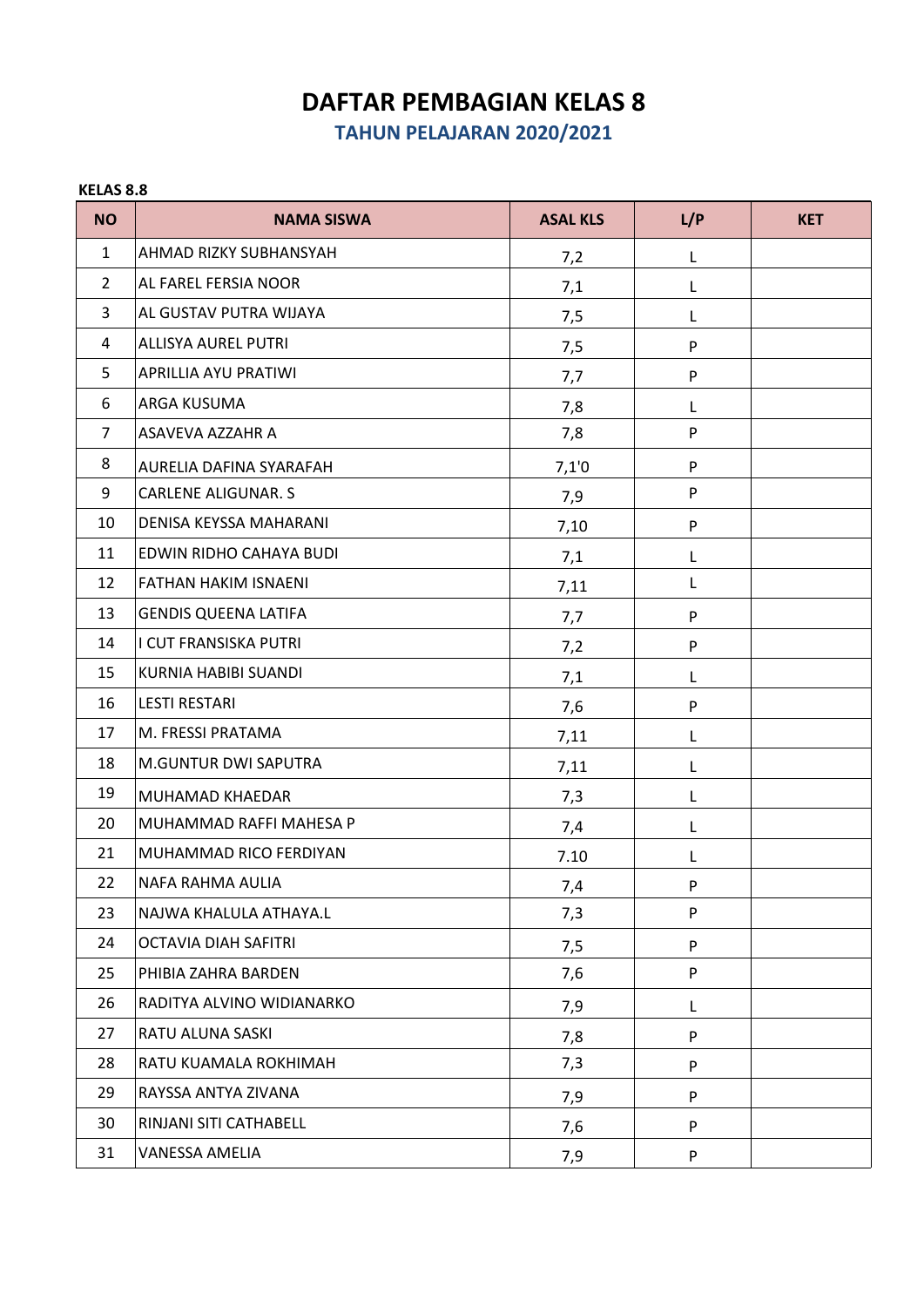**TAHUN PELAJARAN 2020/2021**

| <b>NO</b>      | <b>NAMA SISWA</b>                | <b>ASAL KLS</b> | L/P | <b>KET</b> |
|----------------|----------------------------------|-----------------|-----|------------|
| $\mathbf{1}$   | AINAZQIA RAMADHANI               | 7,7             | P   |            |
| $\overline{2}$ | AKMAL RIKI ANDRIAWAN             | 7,11            | L   |            |
| 3              | <b>ALLIYAH KHAIRUNNISA</b>       | 7,9             | P   |            |
| 4              | ALYSKA SYAISA SYADILA            | 7,5             | P   |            |
| 5              | ARLI SALSABILA ASSYFA SANI       | 7,2             | P   |            |
| 6              | <b>ATRISA SOFYANITA</b>          | 7,1             | P   |            |
| $\overline{7}$ | <b>AURELLENTY SYAQILLA SOBRI</b> | 7,2             | P   |            |
| 8              | CHESA NAYLA FATMA                | 7,6             | P   |            |
| 9              | <b>DALIL ARKAN MAHER</b>         | 7,5             | L   |            |
| 10             | DIAH RATNA MEIRITA               | 7,11            | P   |            |
| 11             | <b>FANESHA AURELIA PUTRI</b>     | 7,7             | L   |            |
| 12             | KHANIA FIRIAL AFRA BAHRI         | 7,4             | P   |            |
| 13             | M. AGUNG NUGROHO                 | 7,10            | L   |            |
| 14             | M. DZAKI KARA ALVARO             | 7,10            | L   |            |
| 15             | M. RAMA DHANI SAPUTRA            | 7,7             | L   |            |
| 16             | <b>MEYRA DIYANDRA PUTRI</b>      | 7,6             | P   |            |
| 17             | MUHAMMAD YUSUF SYARIFUDIN        | 7,3             | L   |            |
| 18             | MUHAMMAR DZAKI MUSENNIF          | 7,3             | L   |            |
| 19             | <b>MUSTAUFIZ FILLAH</b>          | 7,10            | L   |            |
| 20             | <b>NADIEN THOFANA</b>            | 7,8             | P   |            |
| 21             | RADITYA RIZKY RAMADAN            | 7,8             | L   |            |
| 22             | <b>RAFFA ADELIA</b>              | 7,8             | P   |            |
| 23             | RAHEND CESSA ANDRIA              | 7,5             | L   |            |
| 24             | REICHI MUTIARA PUTRI. R          | 7,9             | P   |            |
| 25             | RESTU AHMAD WIRATAMA             | 7,9             | P   |            |
| 26             | <b>RISTA VIVIANI</b>             | 7,1             | P   |            |
| 27             | <b>SULTHAN SAKHI ABDURRAHMAN</b> | 7,1             | L   |            |
| 28             | <b>VELIZA APRILIA PUTRI</b>      | 7,3             | P   |            |
| 29             | <b>ZOVELIE ZIEBA GUNAWAN</b>     | 7,4             | P   |            |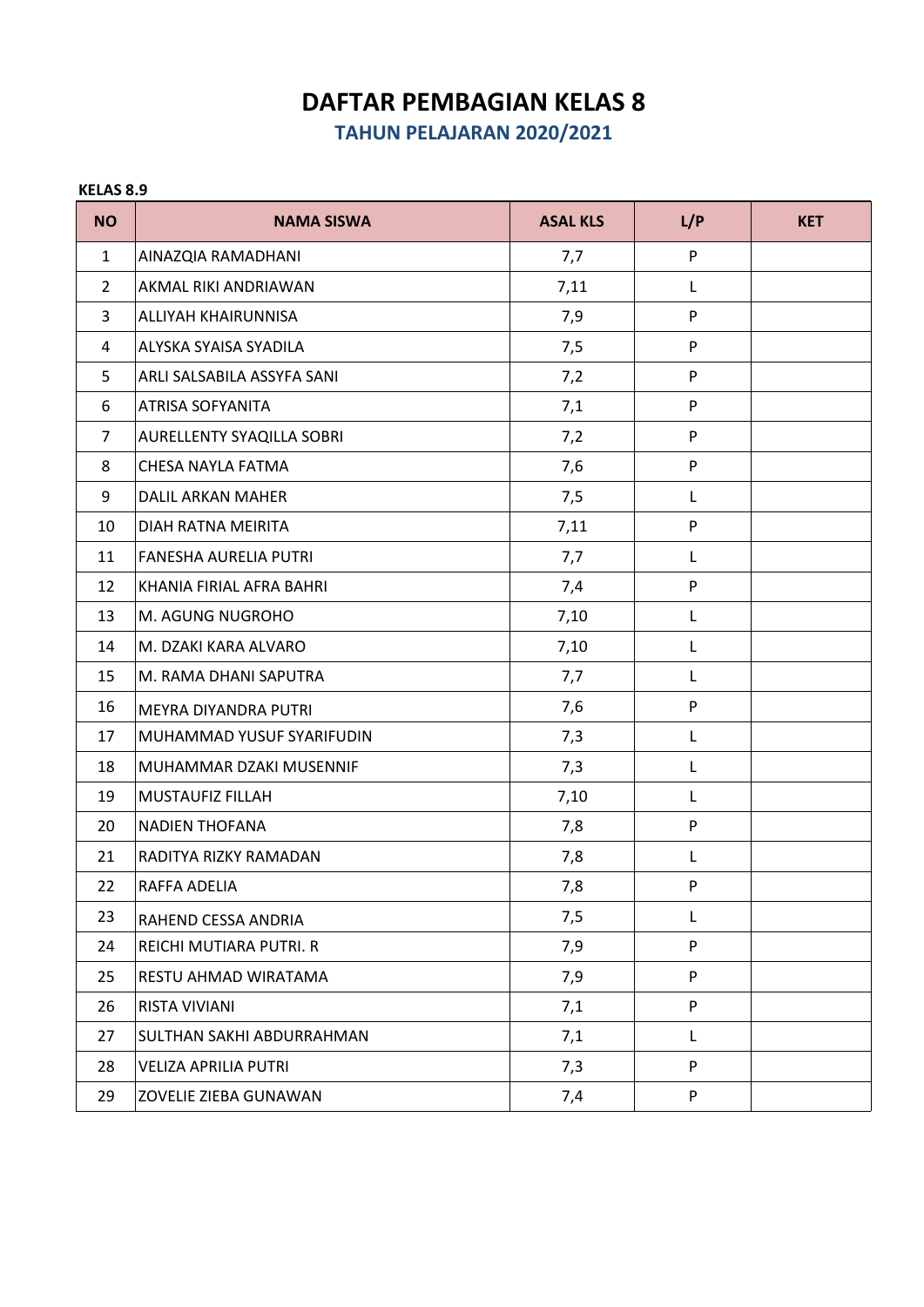**TAHUN PELAJARAN 2020/2021**

| <b>NO</b>      | <b>NAMA SISWA</b>           | <b>ASAL KLS</b>          | L/P | <b>KET</b> |
|----------------|-----------------------------|--------------------------|-----|------------|
| $\mathbf{1}$   | <b>AHMAD GILANG ASMARA</b>  | 7,11                     | L   |            |
| $\overline{2}$ | ALLYYA AZZAHRA              | 7,10                     | L   |            |
| 3              | ARIQ DZAKI ACHMAD           | 7,4                      | L   |            |
| 4              | FAJRI ERIYANTA PRATAMA      | 7,7                      | L   |            |
| 5              | <b>FANNY MAI FADHILA</b>    | 7,8                      | P   |            |
| 6              | FERDIAN WIRATAMA, A         | 7,4                      | L   |            |
| $\overline{7}$ | <b>FEVY CHECHARIA</b>       | 7,6                      | P   |            |
| 8              | <b>IRMA FEBRIYANI</b>       | 7,6                      | P   |            |
| 9              | <b>JELITA AURA FATIHAH</b>  | 7,4                      | P   |            |
| 10             | M. JAGADITO PRASETYA KANDAU | $\overline{\phantom{a}}$ | L   |            |
| 11             | M. RAJA RUMAN ARFA          | 7,10                     | L   |            |
| 12             | M. RIZKI FEBRIAN            | 7,2                      | L   |            |
| 13             | MUAMMAR RIZQI               | 7,7                      | L   |            |
| 14             | MUHAMMAD ARIQ SAEFUDIN      | 7,5                      | L   |            |
| 15             | MUHAMMAD AZRIL              | 7,11                     | L   |            |
| 16             | MUHAMMAD FAIZ SAFALDY       | 7,1                      | L   |            |
| 17             | <b>NAILA RASYA AULIA</b>    | 7,9                      | P   |            |
| 18             | NASHITA FAZILA PUTRI        | 7,2                      | P   |            |
| 19             | NAYLIRA CLARESTA            | 7,3                      | P   |            |
| 20             | NOVITA TRI AMANDA           | 7,5                      | P   |            |
| 21             | RIKO SETIAWAN               | 7,5                      | L   |            |
| 22             | RINDU DAVINA ANISA ANDARI   | 7,3                      | P   |            |
| 23             | RINGGA NURMAN GUMANTI       | 7,11                     | P   |            |
| 24             | Rivaldi                     | 7,6                      | L   |            |
| 25             | <b>SALMA INDRA WARDHANI</b> | 7,1                      | P   |            |
| 26             | SHERLY CAHYA NURULITA       | 7,9                      | P   |            |
| 27             | SYAKIRA RAHMI ANDREA        | 7,10                     | P   |            |
| 28             | <b>TALITHA FAZA AULIA</b>   | 7,11                     | P   |            |
| 29             | TITA MYTRI AUREA HANDARTA   | 7,7                      | P   |            |
| 30             | ZALIKA NADIN LIVINA H       | 7,8                      | P   |            |
| 31             | <b>ZHELLEN MUMTHAZ ALI</b>  | 7,2                      | P   |            |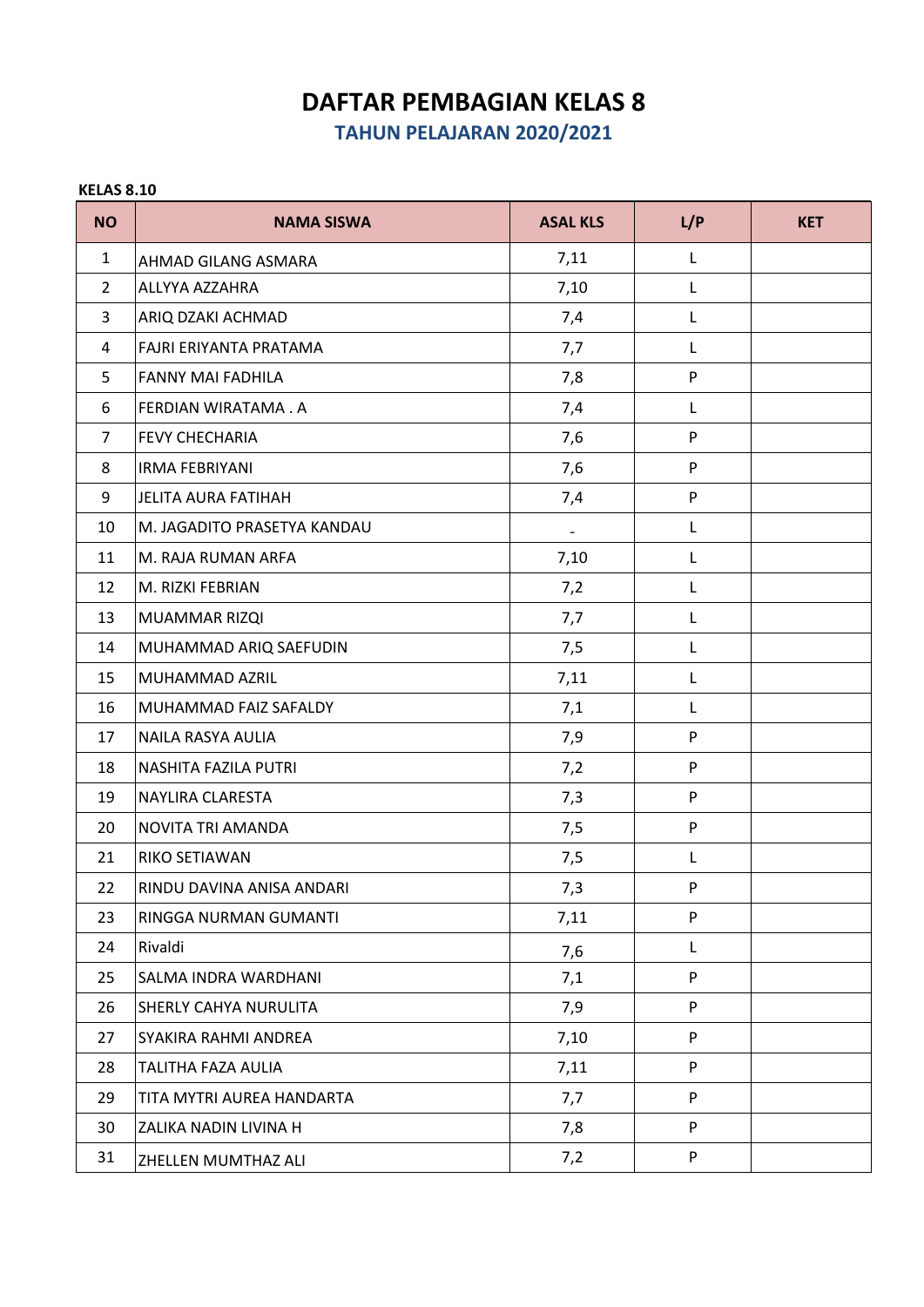**TAHUN PELAJARAN 2020/2021**

| <b>NO</b>      | <b>NAMA SISWA</b>                 | <b>ASAL KLS</b> | L/P | <b>KET</b> |
|----------------|-----------------------------------|-----------------|-----|------------|
| $\mathbf{1}$   | AHMAD RIZKY PRAWIRA               | 7,1             | L   |            |
| $\overline{2}$ | <b>ALIFAQH KHAIRINNISWA</b>       | 7,8             | P   |            |
| 3              | AURELLA PUTRI SALMA               | 7,2             | P   |            |
| 4              | DANIEL MANGARA MANALU             | 7,3             | L   |            |
| 5              | <b>DWI GITA KINANTHI</b>          | 7,6             | P   |            |
| 6              | <b>FANNY RACHMA SARI</b>          | 7,6             | P   |            |
| $\overline{7}$ | FRANSISKA GISELA YULIANA          | 7,8             | P   |            |
| 8              | <b>GISELLA ALTHA FUNNISA</b>      | 7,5             | P   |            |
| 9              | <b>GISKA PUTRI YULIATI</b>        | 7,10            | P   |            |
| 10             | <b>GUSTI NGURAH RAI MAHARDIKA</b> | 7,1             | L   |            |
| 11             | M. LANGHIT AR RAIHAN              | 7,5             | L   |            |
| 12             | M. RAKHA ADYASTAMA                | 7,9             | L   |            |
| 13             | MUHAMMAD HAMMAM GANTARI           | 7,7             | L   |            |
| 14             | MUHAMMAD HULAIFI                  | 7,9             | L   |            |
| 15             | MUHAMMAD KABIRO DIENHAQ           | 7,11            | L   |            |
| 16             | MUHAMMAD RAZIQ MUZAFFAR           | 7,4             | L   |            |
| 17             | MUHAMMADRAIHAN ATALLAH            | 7,2             | L   |            |
| 18             | MUHHAMD RAFI FADILA               | 7,2             | L   |            |
| 19             | NABILA SYSILIA DIVANI             | 7,3             | P   |            |
| 20             | NADA SAVAIRA RIZQIN               | 7,11            | P   |            |
| 21             | NAIYA NUR ZULAIKHA                | 7,7             | P   |            |
| 22             | NASILA AYU OKTA FIANI             | 7,10            | P   |            |
| 23             | <b>NAYLA MAWAR REZKY</b>          | 7,4             | P   |            |
| 24             | NIKISYA NALLA WIDYA DHANE         | 7,3             | P   |            |
| 25             | PARSA RANIA                       | 7,7             | P   |            |
| 26             | RAIHANATU QADIZAKA MACHMUD        | 7,10            | P   |            |
| 27             | <b>SANDI RIZKI TAUFIK</b>         | 7,11            | L   |            |
| 28             | <b>SELIN TIARA PASHA</b>          | 7,4             | P   |            |
| 29             | YASIFA AMELIA PUTRI               | 7,8             | P   |            |
| 30             | ZAYYIN MAHARANI                   | 7,5             | P   |            |